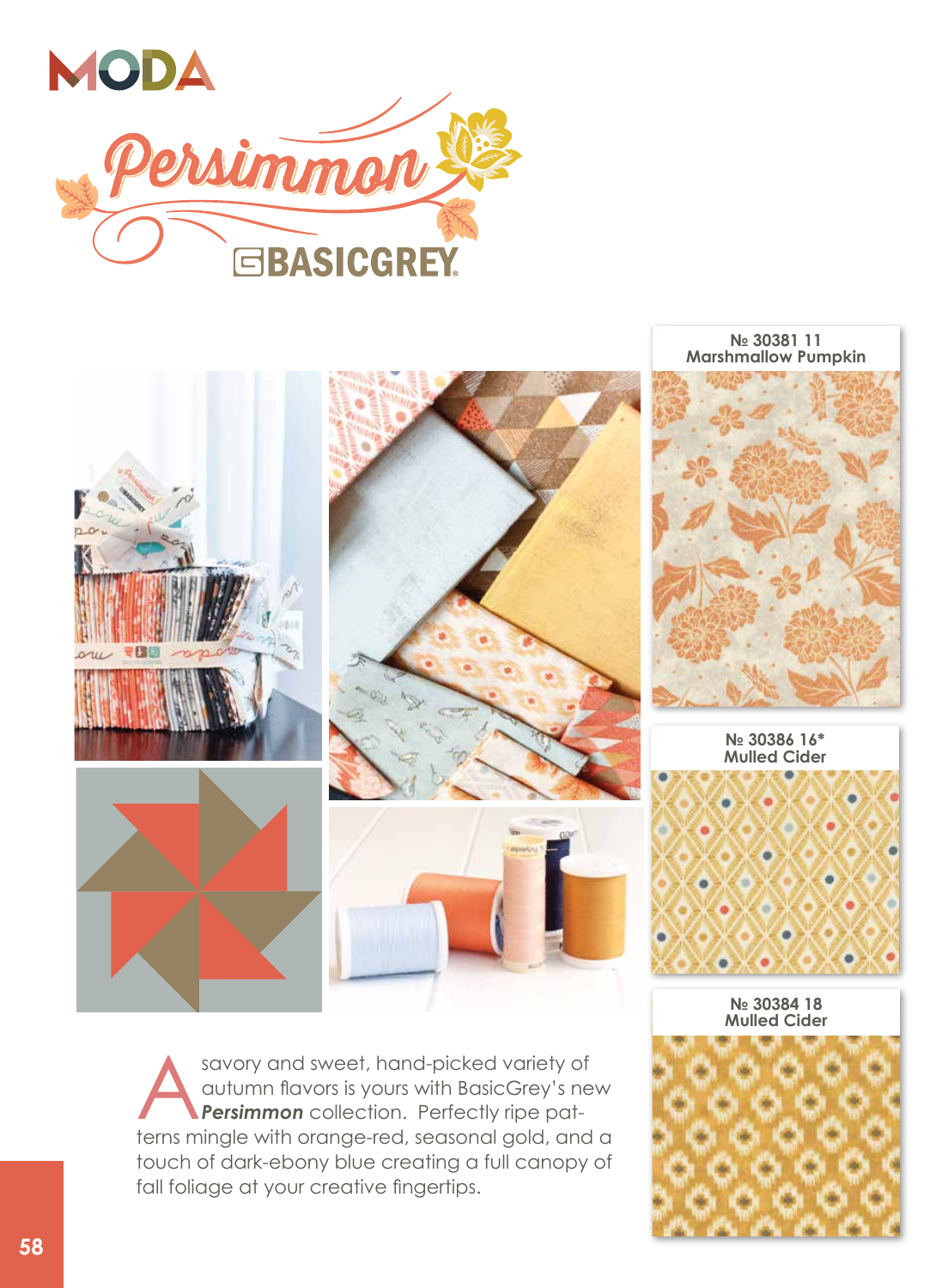

datumww.modafabrics.com  $m$  $\sigma$ **2014 Spring market Fabric collection**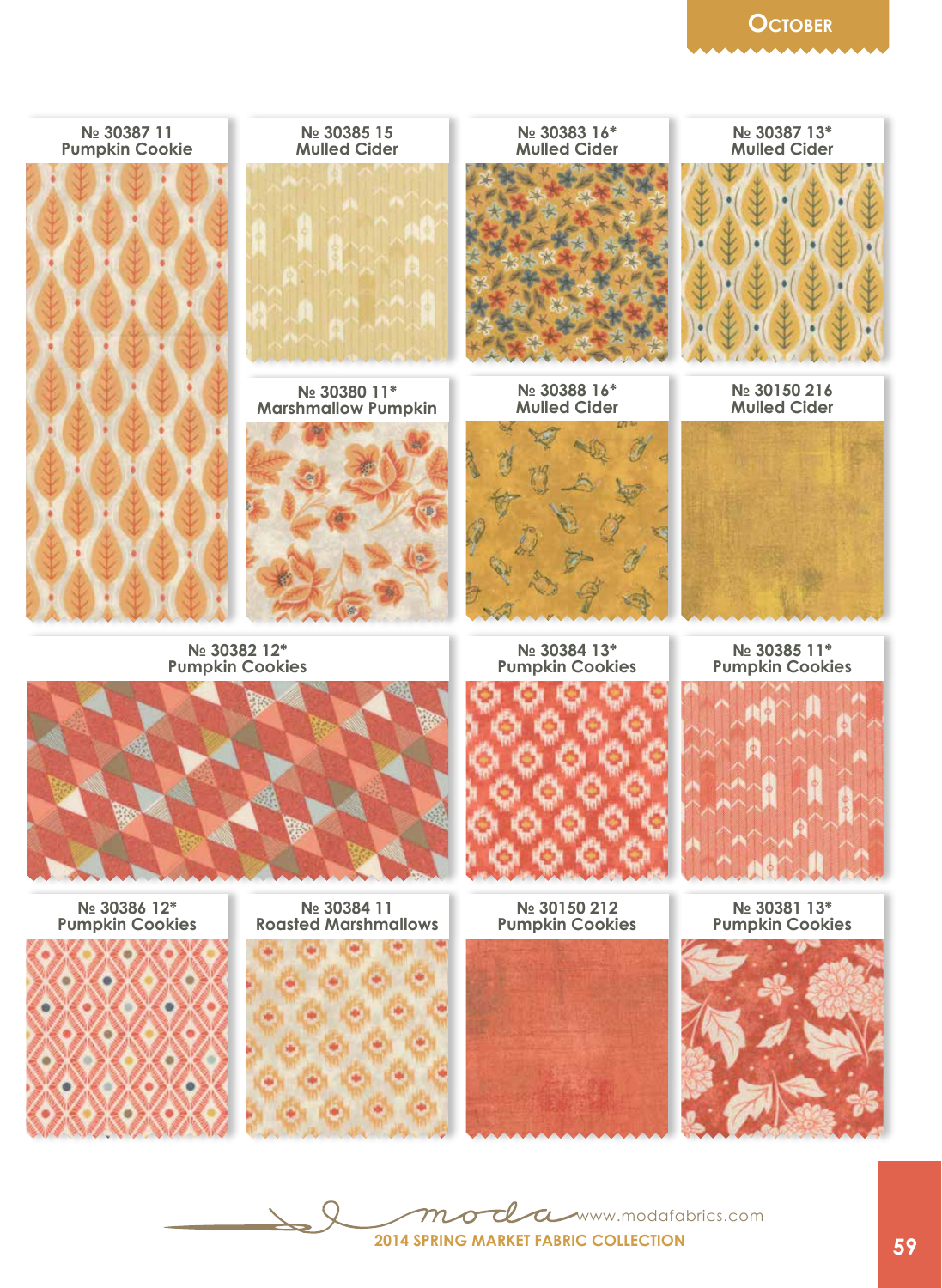

 $\bigcirc$ 



**2014 Spring market Fabric collection** mode a www.modafabrics.com